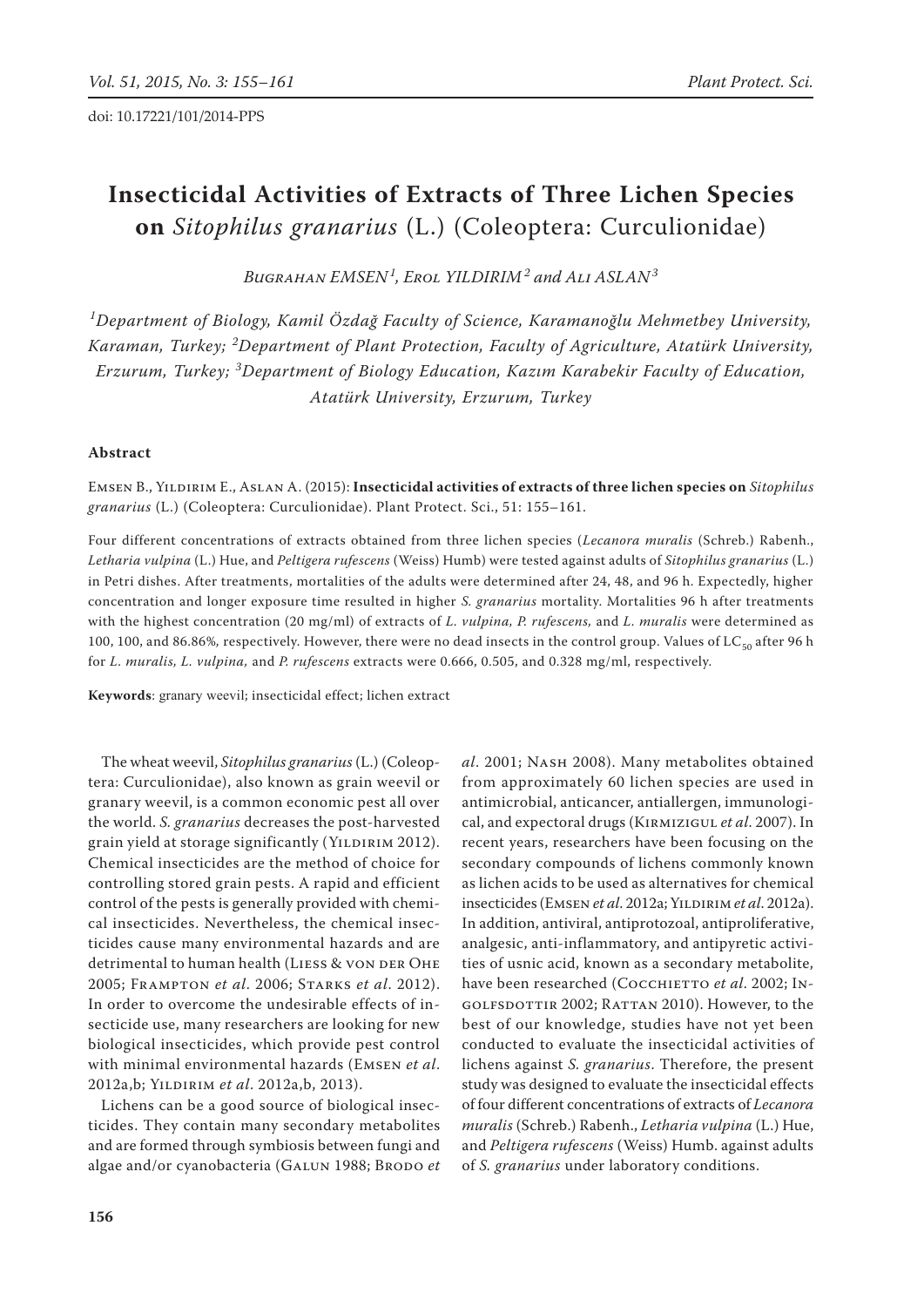## **MATERIAL AND METHODS**

*Insects*. The culture of *S. granarius* used in the study was started using insects collected from the Erzurum storage house. Wheat grains were purchased from a local market and stored at –20°C. The wheat was washed using tap water, and dried by heating before use in the experiments in order to prevent infestation by insects. *S. granarius* adults were reared in the laboratory at  $25 \pm 1^{\circ}$ C, 64  $\pm$  5% relative humidity, and 12 h photoperiod in the Department of Plant Protection, Atatürk University, Turkey. The adults obtained from laboratory cultures were kept in separate insect cages that contained wheat diet.

*Plant material and isolation of lichen extracts*. *L. muralis*, *L. vulpina,* and *P. rufescens* were collected during the period June 2012–2013 from Erzurum, Turkey. All samples were identified and stored in the Kazim Karabekir Education Faculty at Atatürk University, Erzurum. After collection, lichen samples were dried under room conditions. Air-dried lichen samples were pulverised and extracted by Soxhlet extractor. Metabolites from each 30 g lichen sample were extracted by using 300 ml of distilled *n*-hexane, diethyl ether, acetone, and methanol solvents. Extractions by *n*-hexane and diethyl ether solvents were conducted over two days at 25°C. Extractions by acetone and methanol solvents lasted three days and were conducted at 25°C. Thereafter, all extracts were mixed together and the solvents of each extract were evaporated using a rotary evaporator in order to obtain the total crude extract. Through this process, total lichen extracts were obtained. Total lichen extracts were then dissolved in 80% acetone. The concentrations of the solutions for each lichen species were 2.5, 5, 10, and 20 mg/ml. Extraction of *L. muralis, L. vulpina,* and *P. rufescens* yielded 8.33, 7.50, and  $6.62\%$  (w/w) of lichen substances, respectively. The yields were based on dry materials of lichen samples.

*Determination of the age of the adults*. Four- to six-day old *S. granarius* adults were used. Larvae and pupa with wheat grain were placed separately in Petri dishes. After adult emergence from pupa, they were collected and used for the same tests.

*Bioassays*. To determine the toxicity of the extracts against *S. granarius* adults, 33 adults were placed in 9 cm Petri dishes that contained 33 kernels of wheat. The concentrations of the extracts used were 2.5, 5, 10, and 20 mg/ml with each Petri dish assigned a single concentration. For each Petri dish 0.8 ml of extract solution was used. The 0.8 ml of extract solution was applied using an airbrush spray gun. Mortalities of adults were determined 24, 48, and 96 h after exposure. A Petri dish sprayed with only 80% acetone solution was used as the control. There were three replicates for each concentration and exposure time combination and insecticidal activity of extracts was expressed as percentage mortality of the adults.

*Statistical analyses*. The differences among the insecticidal activities of lichen extracts tested were determined by the analysis of variance (ANOVA) test using SPSS software. Duncan and *LSD* tests were used for comparison of means.

The  $LC_{50}$  (median lethal concentration) values were calculated following the method of Finney (Finney 1971). Probit analysis of concentration-mortality data was conducted to estimate the  $LC_{50}$  values and associated 95% confidence limits for each treatment using the EPA Probit Analysis Program.

## **RESULTS**

Extracts were toxic to adults of *S. granarius* at different concentrations and exposure times. Maximum mortalities were recorded after 96 h of exposure at all concentrations (Table 1, Figures 2 and 3). There were high positive correlations between concentration and insecticidal effect; exposure time and insecticidal effect (Table 2). For concentration-insecticidal effect correlation, *L. muralis* had the lowest correlation coefficient (0.446), whereas *P. rufescens* had the highest coefficient (0.513). For elapsed time-insecticidal effect correlation, *L. muralis* had very high positive correlation (0.832), whereas *P. rufescens* had the lowest correlation of 0.739 (Table 2).

Extracts from the three species of lichens were toxic to *S. granarius* adults (Tables 1 and 2). Treatments with extracts of *L. vulpina* and *P. rufescens* resulted in higher mortality of *S. granarius* adults compared to *L. muralis* which caused low mortality (Table 1).

After 24 h exposure, the *L. muralis* 20 mg/ml extract treatment caused significantly higher mortality than the control, the 5, 10, and 20 mg/ml extracts of *L. vulpina* and *P. rufescens* also caused significantly higher mortality (Table 1). Extracts of *P. rufescens*  caused no significant increase in mortality after 48 h of exposure. Mortalities caused by 5, 10, and 20 mg/ml extracts of *L. vulpina* and 10 and 20 mg/ml extracts of *L. muralis* were significantly higher than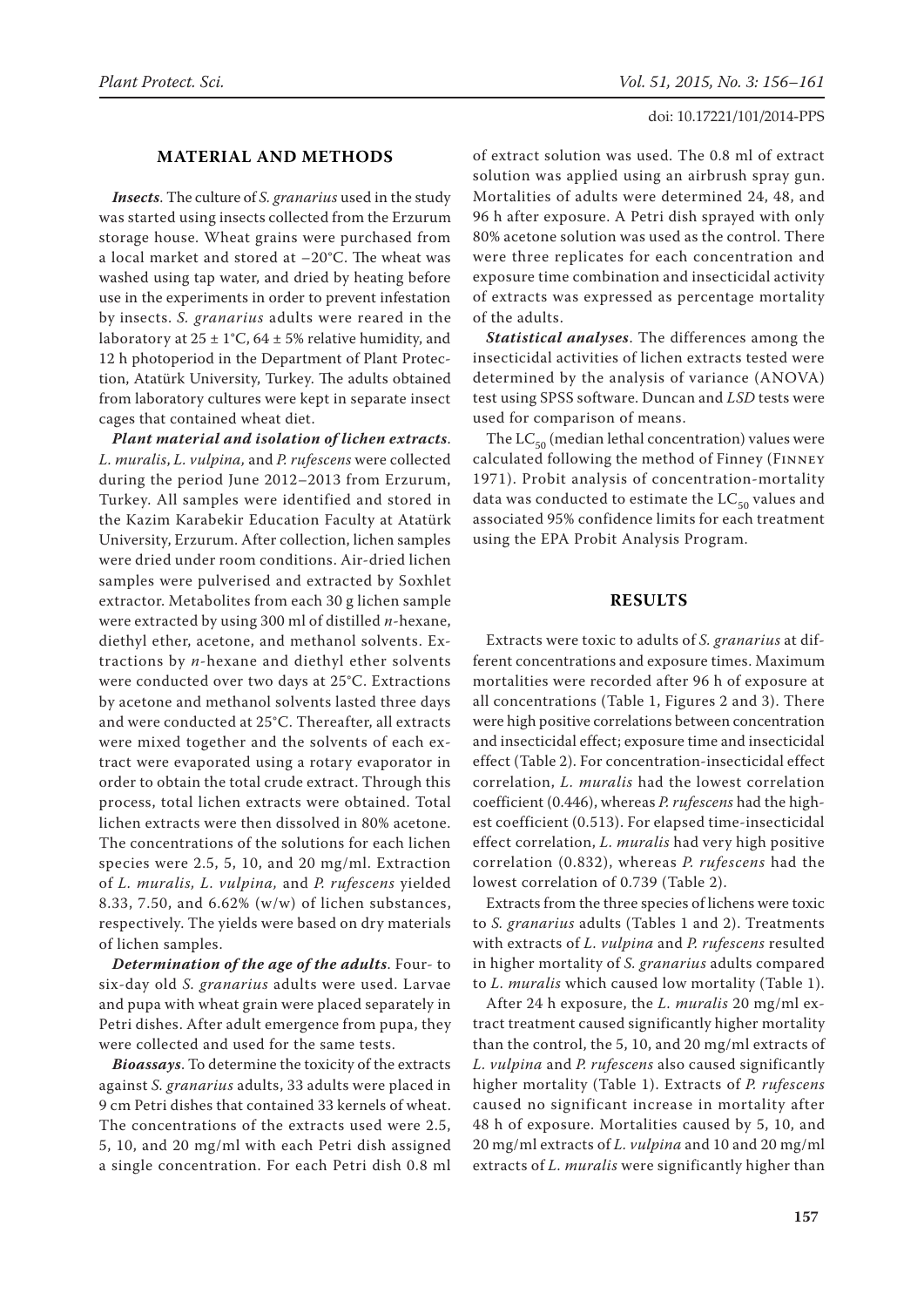



Figure 1. Percentage mortality of *Sitophilus granarius* exposed to extracts of three lichen species at different concentrations. Each value is expressed as mean ± standard deviation  $(n = 3)$ 

those in the control. After 96 h of exposure, all lichen extracts resulted in significantly higher mortalities than the control (Table 1).

Based on data for all concentrations, toxicity of extracts of the three lichen species on *S. granarius*  in decreasing order was *P. rufescens* > *L. vulpina* > *L. muralis*. At the highest concentration (20 mg/ml), insecticidal activities (cumulative mortalities) of *P. rufescens*, *L. vulpina,* and *L. muralis* extracts on *S. granarius* were 81.47, 80.13, and 58.91%, respectively (Figure 1).

The highest cumulative mortalities after 24, 48, and 96 h of exposure were caused by *P. rufescens*  extract. After 96 h of exposure, insecticidal activities Figure 2. Percentage mortality of *Sitophilus granarius* according to the treatment times of extracts of three lichen species. Each value is expressed as mean ± standard deviation  $(n = 3)$ 

(cumulative mortalities) of *P. rufescens*, *L. vulpina*, and *L. muralis* extracts on *S. granarius* were 92.16, 87.36, and 76.25%, respectively (Figure 2).

The rapid ability of insecticides in killing pests is important in postharvest loss mitigation. After 24 h exposure, although the extracts with concentration of 2.5 and 5 mg/ml obtained from *L. muralis* failed to exert any mortality effects*,* the extracts with all concentrations of *L. vulpina* and *P. rufescens* began to show insecticidal activity against *S. granarius* (Table 1 and Figure 3). Cumulative mortalities after 24, 48, and 96 h of exposure and cumulative mortalities of treatments with different concentration of lichen extracts on *S. granarius* were given in Figures 1

|                     | Concentration | Mean mortality <sup>a</sup>    |                                |                              |
|---------------------|---------------|--------------------------------|--------------------------------|------------------------------|
| Treatment           | (mg/ml)       | $24^{\rm b}$                   | 48 <sup>b</sup>                | 96 <sup>b</sup>              |
| Lecanora muralis    | 2.5           | $0.00 \pm 0.00^D$              | $2.02 \pm 0.57^E$              | $68.68 \pm 1.52^D$           |
|                     | 5             | $0.00 \pm 0.57^{\text{D}}$     | $3.03 \pm 0.00^E$              | $69.70 \pm 4.58^D$           |
|                     | 10            | $21.21 \pm 3.00^{BCD}$         | $28.28 \pm 2.08^D$             | $79.79 \pm 1.1^{\rm CD}$     |
|                     | 20            | $38.38 \pm 3.05^B$             | $51.51 \pm 3.60^{\rm BC}$      | $86.86 \pm 0.57^{\text{BC}}$ |
| Letharia vulpina    | 2.5           | $10.10 \pm 1.52^{\rm CD}$      | $21.21 \pm 6.08^{DE}$          | $81.81 \pm 1.00^{\rm BC}$    |
|                     | 5             | $27.27 \pm 5.29^{\text{BC}}$   | $36.36 \pm 3.60^{\rm CD}$      | $81.81 \pm 1.00^{BC}$        |
|                     | 10            | $31.31 \pm 2.51^{\text{BC}}$   | 39.39 ± 3.60 <sup>CD</sup>     | $85.85 \pm 0.57^{\rm BC}$    |
|                     | 20            | $66.66 \pm 7.00^{\text{A}}$    | $73.73 \pm 1.52^{\text{A}}$    | $100.00 \pm 0.00^{\text{A}}$ |
| Peltigera rufescens | 2.5           | $17.17 \pm 3.21^{\rm BCD}$     | $32.32 \pm 3.21^{\text{CD}}$   | $86.86 \pm 1.15^{\rm BC}$    |
|                     | 5             | $29.29 \pm 2.08$ <sup>BC</sup> | $35.35 \pm 2.08^{\rm CD}$      | $88.88 \pm 0.57^{\rm ABC}$   |
|                     | 10            | $65.65 \pm 1.52^{\text{A}}$    | $67.67 \pm 2.30$ <sup>AB</sup> | $92.92 \pm 0.57^{AB}$        |
|                     | 20            | $68.68 \pm 3.05^{\rm A}$       | $75.75 \pm 2.64^{\text{A}}$    | $100.00 \pm 0.00^{\text{A}}$ |
| Control             |               | $0.00 \pm 0.00^D$              | $0.00 \pm 0.00^E$              | $0.00 \pm 0.00^E$            |

Table 1. Mortality effects of three lichen species extracts on *Sitophilus granarius* adults

 $^{\rm a}$ mean ± standart deviation of three replicates, each set-up with 33 adults;  $^{\rm b}$ exposure time (h); values followed by different capital letters in the same column differ significantly at *P* < 0.01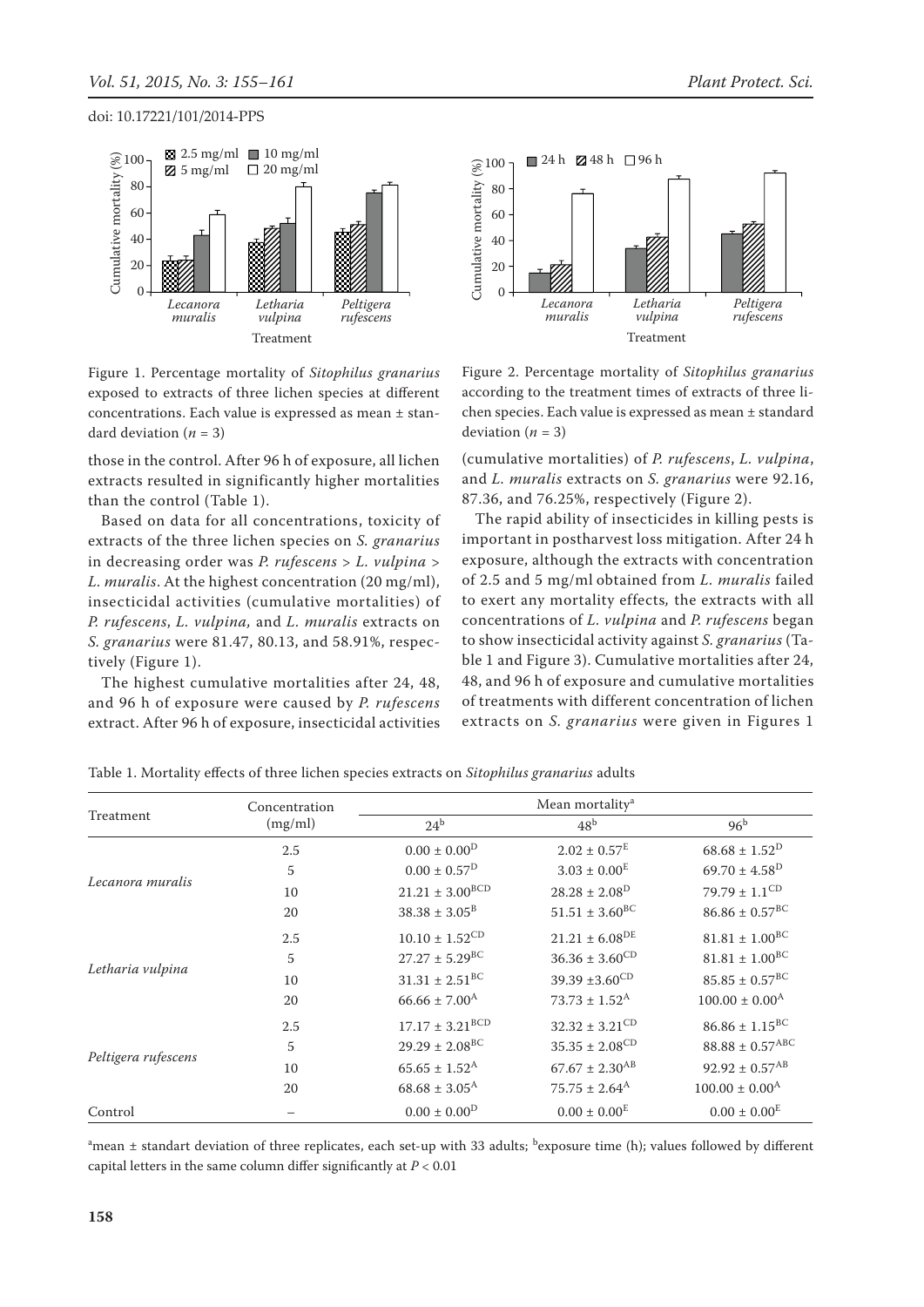| Treatment           | centration <sup>a</sup> | Mortality-Con- Mortality-Expo-<br>sure time <sup>a</sup> |
|---------------------|-------------------------|----------------------------------------------------------|
| Lecanora muralis    | 0.446 <sup>b</sup>      | $0.832^{b}$                                              |
| Letharia vulpina    | 0.510 <sup>b</sup>      | $0.764^b$                                                |
| Peltigera rufescens | 0.513 <sup>b</sup>      | 0.739 <sup>b</sup>                                       |

Table 2. Correlation between different variables and three lichen species extracts

<sup>a</sup>Pearson correlation coefficient; <sup>b</sup>correlation is significant at the 0.01 level

and 2, respectively. Insecticidal activities after 96 h of treatment were recorded as 100, 100, and 86.86% at maximum concentration (20 mg/ml) of extracts obtained from *L. vulpina*, *P. rufescens,* and *L. muralis*, respectively. (Table 1 and Figure 3).



of three lichen species. Each value is expressed as mean relation to the exposure time and concentration of extracts u<br>1 Figure 3. Percentage mortality of *Sitophilus granarius* in  $±$  standard deviation ( $n = 3$ )

Concentration-mortality data for each extract were subjected to probit regression analysis in order to determine  $LC_{50}$  values for 24, 48, and 96 h after exposure (Table 3). Among the three lichen samples, the most potent insecticidal lichen was *P. rufescens* with  $LC_{50}$  value of 0.328 mg/ml for 96 h after exposure. Whereas, the least potent lichen was *L. muralis* with  $LC_{50}$  value of 0.666 mg/ml for 96 h after exposure. Based on  $LC_{50}$  values of lichen extracts at 24, 48, and 96 h after exposure, the strength of the three species of lichens in decreasing order is *P. rufescens* > *L. vulpina* > *L. muralis* (Table 3).

### **DISCUSSION**

Many chemical insecticides are broad-spectrum killing both target and non-target organisms, which could comprise invertebrates and vertebrates. Less than judicious application of pesticides results in conversion products of the pesticide or the pesticide itself remaining in food, soil, water, and air. Even though some pesticides are not viewed as toxic, many of them could cause deleterious effects on the nervous system, and could have carcinogenic influences and even mutagenic (Liess & 2005; Frampton *et al*. 2006; Starks *et al*. 2012). Based on the afore-mentioned hazardous effects of pesticides, natural insecticides that are highly efficacious and are of reduced risk, such as lichen extracts, should be sought for the control of pests. Many of the detrimental effects of traditional pesticides on human health and the environment would be reduced by a more widespread use of reduced risk pesticides such as natural insecticides.

Biological insecticides derived from plants and microorganisms are used against many pests including insects (Lacey *et al*. 2009; Kim *et al*. 2010; Raudonis *et al*. 2010; Sharifian *et al*. 2013). Extracts and secondary metabolites of lichens have been demonstrated as effective biological insecticides against pests such as *S. granarius* (Emsen *et al*. 2012a; YILDIRIM et al. 2012b), *Sitophilus zeamais* (YILDIRIM *et al*. 2012a), and *Leptinotarsa decemlineata* (Emsen *et al*. 2012b). However, before the current study, there were no reports on the insecticidal effects of *L. muralis, L. vulpina,* and *P. rufescens* extracts against *S. granarius*.

Our data suggest that the extracts isolated from the three different lichen species investigated might have different toxicity, and this could be attributed to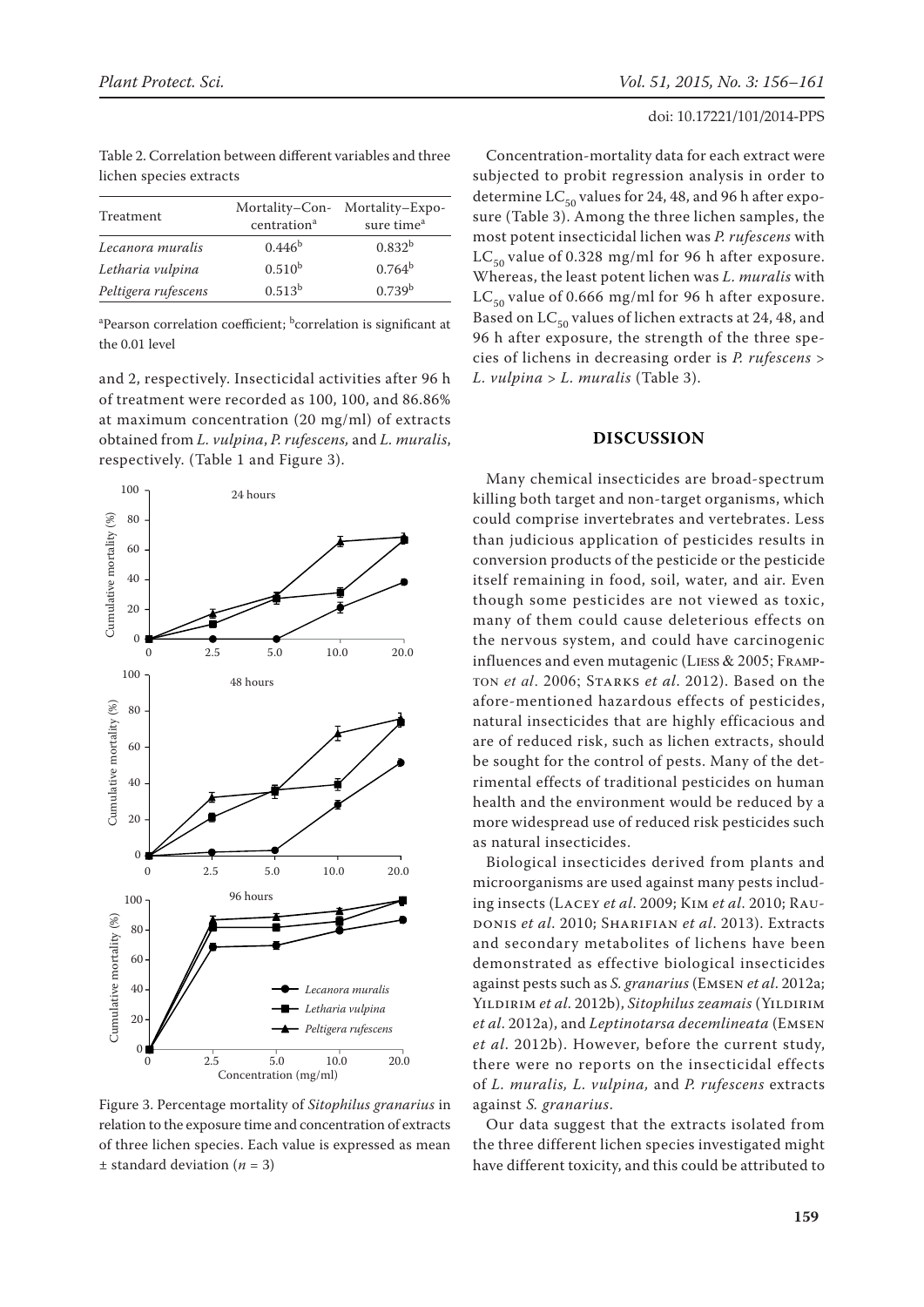| Treatment           | Exposure time (h) | $LC_{50}$ (limits)      | Slope $\pm$ standard error (limits) |
|---------------------|-------------------|-------------------------|-------------------------------------|
| Lecanora muralis    | 24                | 23.022 (19.329-30.083)  | $2.987 \pm 0.420$ (2.163-3.811)     |
|                     | 48                | 18.671 (15.864-23.282)  | $2.626 \pm 0.307$ (2.025-2.227)     |
|                     | 96                | $0.666(0.028 - 1.641)$  | $0.717 \pm 0.212 (0.302 - 1.133)$   |
| Letharia vulpina    | 24                | 13.454 (11.079-17.413)  | $1.744 \pm 0.218(1.317 - 2.172)$    |
|                     | 48                | $9.776(7.950 - 12.581)$ | $1.450 \pm 0.203$ (1.053-1.848)     |
|                     | 96                | $0.505(0.045 - 1.175)$  | $1.063 \pm 0.270$ (0.534-1.591)     |
| Peltigera rufescens | 24                | $8.560(7.197-10.343)$   | $1.749 \pm 0.208$ (1.343-2.156)     |
|                     | 48                | $6.231(4.977 - 7.672)$  | $1.439 \pm 0.200$ (1.047-1.832)     |
|                     | 96                | $0.328(0.011 - 0.910)$  | $1.139 \pm 0.321 (0.510 - 1.768)$   |

Table 3. The LC<sub>50</sub> values (mg/ml) of three lichen species extracts on adults of *Sitophilus granarius* 

differences in their chemical composition differing major or minor components. Previous studies have demonstrated that the toxicity of extracts isolated from lichen samples against pests was related to their secondary components (Emsen *et al*. 2012a; Yildirim *et al*. 2012a).

Based on our data, the extracts of *L. vulpina* and *P. rufescens* were more toxic against adults of *S. granarius* than were the extracts of *L. muralis*. *L. vulpina*  and *P. rufescens* have compounds that show insecticidal activity and have the potential for being used as biological insecticidal agents against *S. granarius*.

#### **References**

- Brodo I.M., Sharnoff S.D., Sharnoff S. (2001). Lichens of North America. New Haven & London Yale University Press.
- Cocchietto M., Skert N., Nimis Pl., Sava G. (2002).: A review on usnic acid. An interesting natural compound. Naturwissenschaften, 89: 137–146.
- Emsen B., Yildirim E., Aslan A., Anar M., Ercisli S. (2012a): Insecticidal effect of the extracts of *Cladonia foliacea*  (Huds.) Willd. and *Flavoparmelia caperata* (L.) Hale against adults of the grain weevil, *Sitophilus granarius*  (L.) (Coleoptera: Curculionidae). Egyptian Journal of Biological Pest Control, 22: 145–149.
- Emsen B., Bulak Y., Yildirim E., Aslan A., Ercisli S. (2012b): Activities of two major lichen compounds, diffractaic acid and usnic acid against *Leptinotarsa decemlineata* Say, 1824 (Coleoptera: Chrysomelidae). Egyptian Journal of Biological Pest Control, 22: 5–10.
- Finney D.J. (1971): Probit Analysis. 3rd Ed. London, Cambridge University Press.
- Frampton G.K., Jansch S., Scott-Fordsmand J.J., Rombke J., Van den Brink P.J. (2006). Effects of pesticides on soil invertebrates in laboratory studies: A review and analysis

using species sensitivity distributions. Environmental Toxicology and Chemistry, 25: 2480–2489.

- Galun M. (1988): Lichenization. In: Galun M. (ed.): CRC Handbook of Lichenology. Boca Raton, CRC Press: 153–169.
- Ingolfsdottir K. (2002). Usnic acid. Phytochemistry, 61: 729–736.
- Kim J.S., Roh J.Y., Choi J.Y., Je Y.H. (2010): Influence of two FPLC fractions from *Beauveria bassiana* SFB-205 supernatant on the insecticidal activity against cotton aphid. Biocontrol Science and Technology, 20: 77–81.
- Kirmizigul S., Koz O., Boke N. (2007): Constituents of apolar extracts including essential fatty acids of some Turkish lichens. Chemistry of Natural Compounds, 43: 462–464.
- Lacey L.A., de la Rosa F., Horton D.R. (2009): Insecticidal activity of entomopathogenic fungi (Hypocreales) for potato psyllid, *Bactericera cockerelli* (Hemiptera: Triozidae): Development of bioassay techniques, effect of fungal species and stage of the psyllid. Biocontrol Science and Technology, 19: 957–970.
- Liess M., Von der Ohe P.C. (2005): Analyzing effects of pesticides on invertebrate communities in streams. Environmental Toxicology and Chemistry, 24: 954–965.
- Nash T.H. (2008): Lichen Biology. Cambridge, New York, Cambridge University Press.
- Rattan R.S. (2010): Mechanism of action of insecticidal secondary metabolites of plant origin. Crop Protection, 29: 913–920.
- Raudonis L., Duchovskiene L., Valiuskaite A., Surviliene E. (2010): Toxicity of biopesticides to green apple aphid, predatory insects and mite in an apple-tree orchard. Zemdirbyste-Agriculture, 97: 49–54.
- Sharifian I., Hashemi S.M., Darvishzadeh A. (2013): Fumigant toxicity of essential oil of Mugwort (*Artemisia vulgaris* L.) against three major stored product beetles. Archives of Phytopathology and Plant Protection, 46: 445–450.